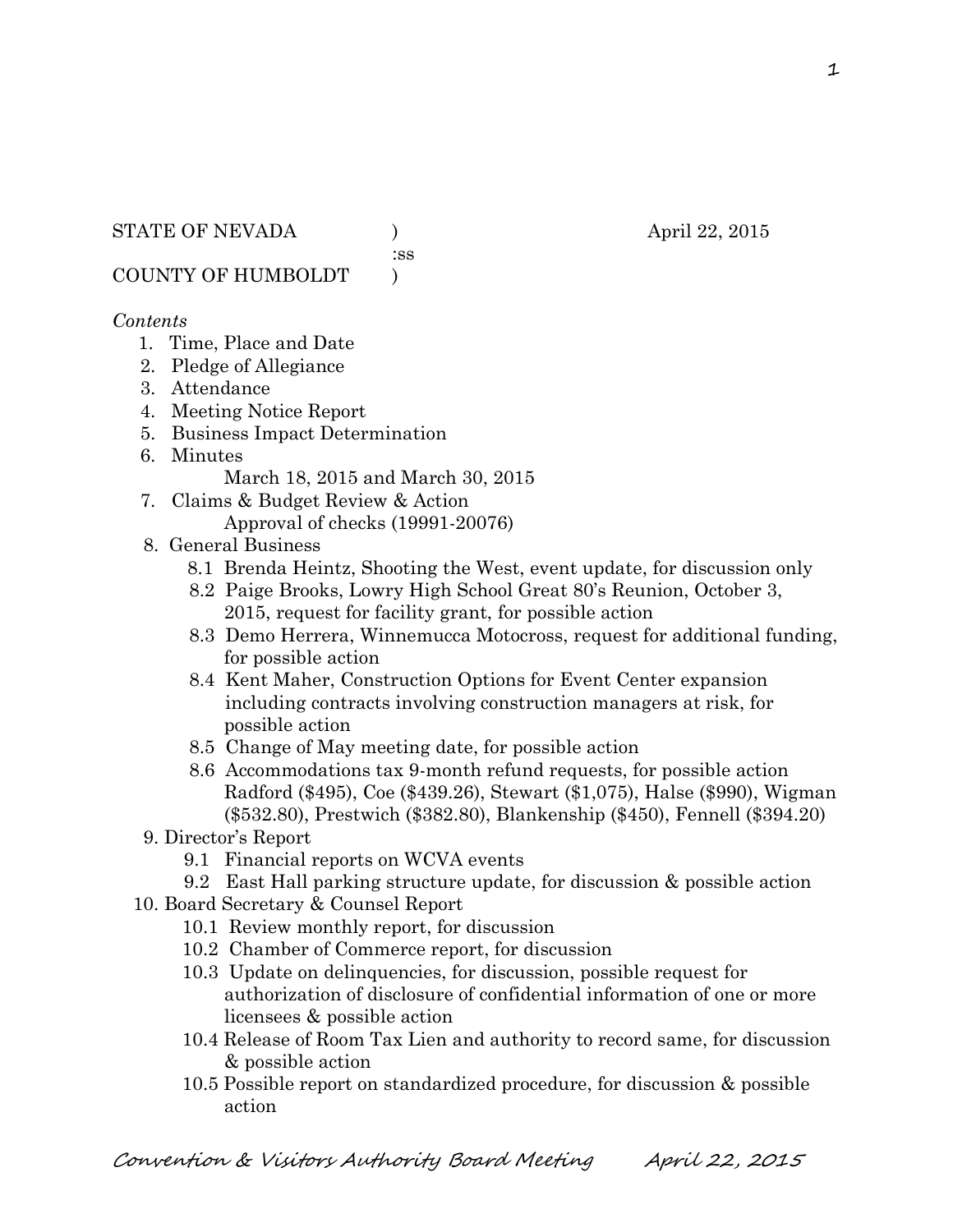- 10.6 Update on Intersection Beautification, Winnemucca Recreation project, Winnemucca Arts Center & Visitor Center, Events Complex riding arena, for discussion & possible action
- 11. Board Administrator
	- 11.1 March Financial reports
- 12. Other Reports
- 13. Next Meeting Date
- 14. Adjournment

#### **MINUTES, APRIL 22, 2015**

**1. Time, Place and Date.** The Winnemucca Convention and Visitors Authority met in regular session in full conformity with the law at the Winnemucca Convention Center, West Hall, Winnemucca, Nevada at 4:00 pm on Wednesday, April 22, 2015 with Chairman Terry Boyle presiding.

#### **2. Pledge of Allegiance.**

**3. Attendance.** *Convention and Visitors Authority Board Officials Present:* Terry Boyle Chairman and Hotel Representative Herb Ross Vice Chairman and Business Representative Don Stoker Treasurer and Motel Representative Jim Billingsley City Representative Bill Macdonald Secretary and Counsel Kendall Swensen Board Administrator *Convention and Visitors Authority Board Officials Absent:* Ron Cerri County Representative *Staff Members Present:* Kim Petersen Director Shelly Noble Administrative Clerk *Staff Members Absent:* None *Others Present:* Roberta Rothwell Shooting the West Brenda Heintz Shooting the West Tanya Grady LHS Great 80's Reunion Paige Brooks LHS Great 80's Reunion Brian Stone Winners Steven Hunt Western Title Company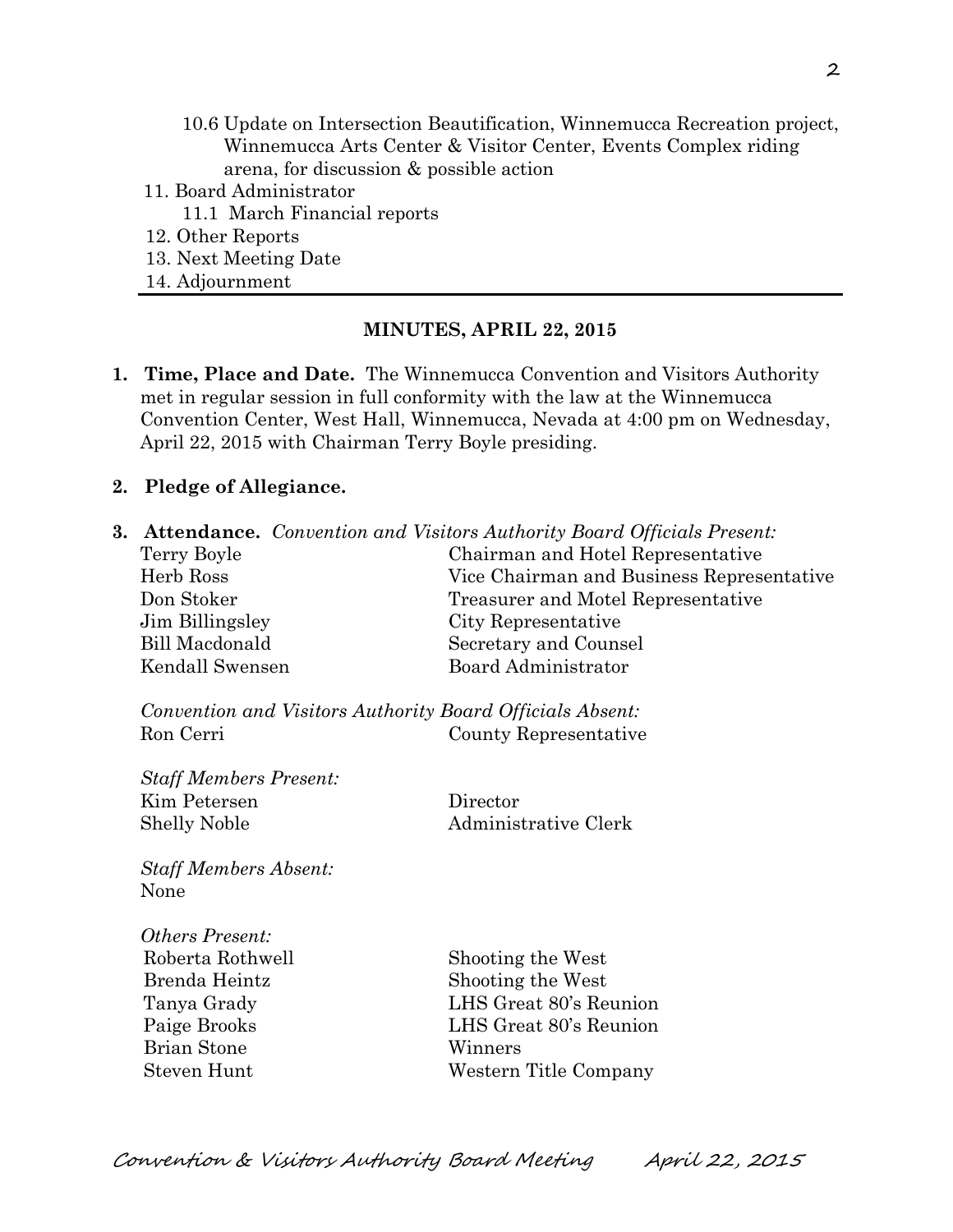### **4. Meeting Notice Report.**

Chairman Boyle reported that notice, including meeting agenda, was posted by Shelly Noble by 9:00 am Friday, April 17, 2015 at Humboldt County Library, Court House, Post Office, City Hall and Convention Center West Hall. No persons have requested mailed notice during the past six months.

**5. Business Impact Determination.** After review of the April 22, 2015 agenda, and report by Counsel that he saw nothing in the Agenda requiring a business economic impact study or statement, *Don Stoker made a motion that no proposed agenda item is likely to impose a direct and significant economic burden on a business or directly restrict formation, operation, or expansion of a business. The motion carried, 4-0.* 

### **6. Minutes.**

Prior meeting minutes of March 18, 2015. *Don Stoker made a motion to accept the minutes of the March 18, 2015 meeting. Motion carried, 4-0.* 

Prior meeting minutes of March 30, 2015. *Don Stoker made a motion to accept the minutes of the March 30, 2015 meeting. Motion carried, 4-0.* 

**7. Claims.** The following claims were submitted for payment and approved on April 22, 2015:

| <b>BANK ACCOUNT</b> | <b>CHECK NUMBERS</b> | <b>AMOUNT</b> |
|---------------------|----------------------|---------------|
| Nevada State Bank   | 19991-20076          | \$182,139.60  |

*Don Stoker made a motion to approve all claims as submitted. The motion carried, 4-0.* 

### **8. General Business.**

## **8.1 Brenda Heintz, Shooting the West, event update, for discussion only**

Brenda and Roberta Rothwell are here today to present this board with a reimbursement check for the \$5,000 underwriting portion of their funding for this year's event held in March. Attendance was up and they received many compliments on the symposium. They wanted to thank this board for their many years of support.

**8.2 Paige Brooks, Lowry High School Great 80's Reunion, October 3, 2015, request for facility grant, for possible action** Paige and Tanya Grady are part of the committee organizing this event. It will be the second reunion for all Lowry graduates from the 1980's. The first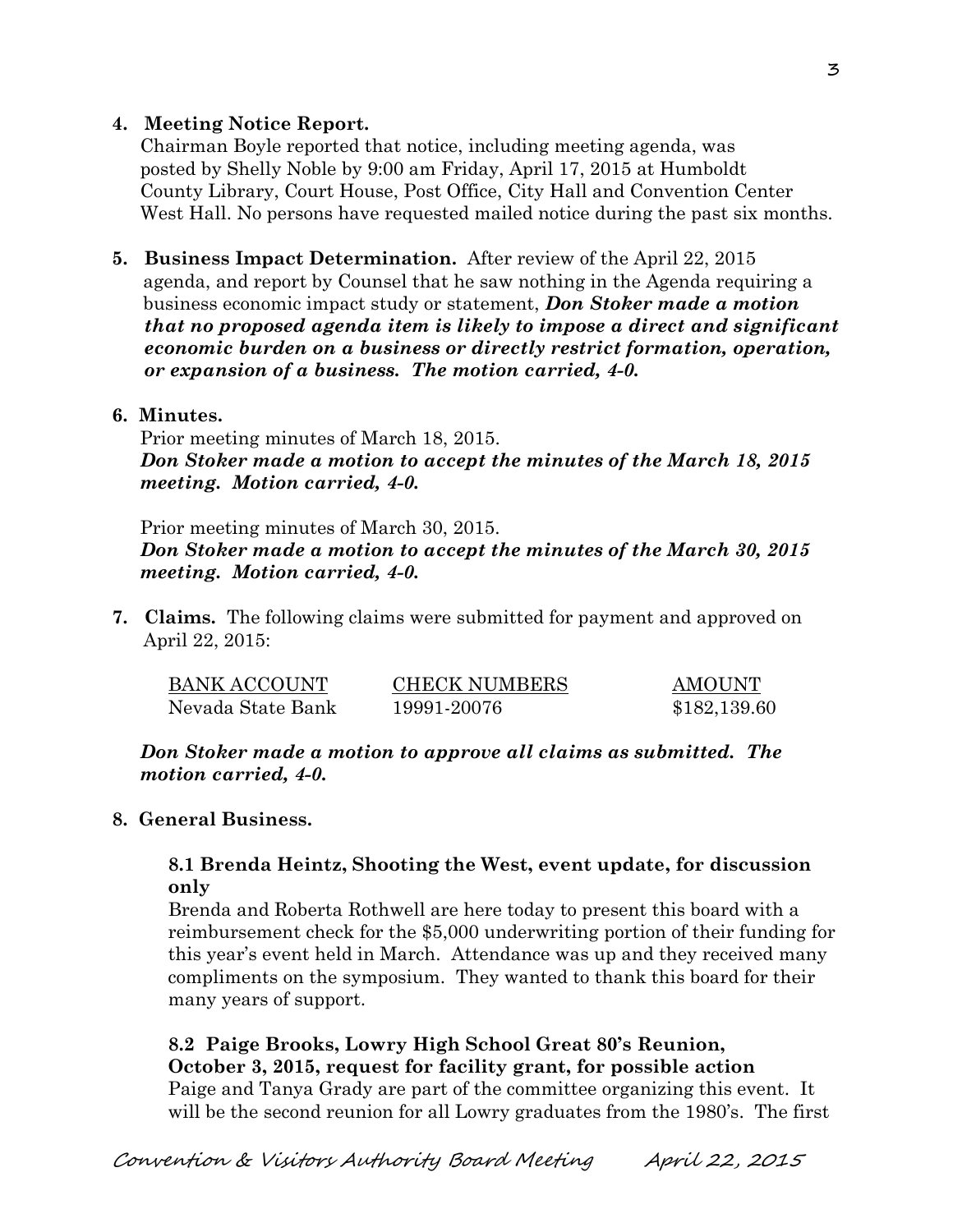one was successful, with an estimated attendance of 320, and they plan to have them every five years. About 60% of those attending are from out of town and the committee will be utilizing local caterers, etc. for many of the planned weekend events. *Jim Billingsley made a motion to approve a \$600 facility grant (West Hall) for the Lowry High School Great 80's Reunion, October 3, 2015. Motion carried, 4-0.* The LHS Great 80's Reunion Committee is responsible for any other customary convention center charges.

#### **8.3 Demo Herrera, Winnemucca Motocross, request for additional funding, for possible action**

Demo was unable to attend tonight's meeting. This item will be placed on next month's agenda.

#### **8.4 Kent Maher, Construction Options for Event Center expansion Including contracts involving construction managers at risk, for possible action**

Kent is here tonight because he is familiar with the construction manager at risk (CMAR) process and has been involved with projects that have utilized it successfully at the hospital. We would start by working with a contractor to get the design completed by an architect or designer. The cost for the preconstruction services of the contractor and architect are agreed to ahead of time. Once the design has been 90% completed, the contractor would then submit a guaranteed maximum price for the completed project. Since the contractor will be involved in the process from the very beginning, there shouldn't be any surprises. In fact, there are no change orders once the contract for completion of the project at the agreed upon cost is signed except for changes in the plans for any new item(s) that may be decided on after signing. If this board agrees with the cost submitted by the contractor, a contract is entered into for completion of the project. Everyone agreed that this seems to be the best way to proceed. A couple of questions were raised on the preliminary design of the expansion. These were regarding the configuration of the showers and the location of the exit doors on the expansion. Kim will get with Jim, and possibly Chad Peters, to discuss the showers and will work with the architect to make some changes so that the emergency doors are relocated. Also, there is the issue of this project being funded by both WCVA and the county. Who will lead the project? This board would like to take the lead. Bill stated that he is not interested in being involved with this project in his capacity as our Board Counsel because this is a new law and the bidding procedure is quite complicated. Kent Maher would be the logical attorney to handle this bidding procedure. Kent offered to be our legal representative on this project and to write a letter to the county advising them of this and of WCVA's desire to lead on this project. *Terry Boyle made a motion directing staff to start the construction manager at risk process for the expansion project at the Winnemucca* 

Convention & Visitors Authority Board Meeting April 22, 2015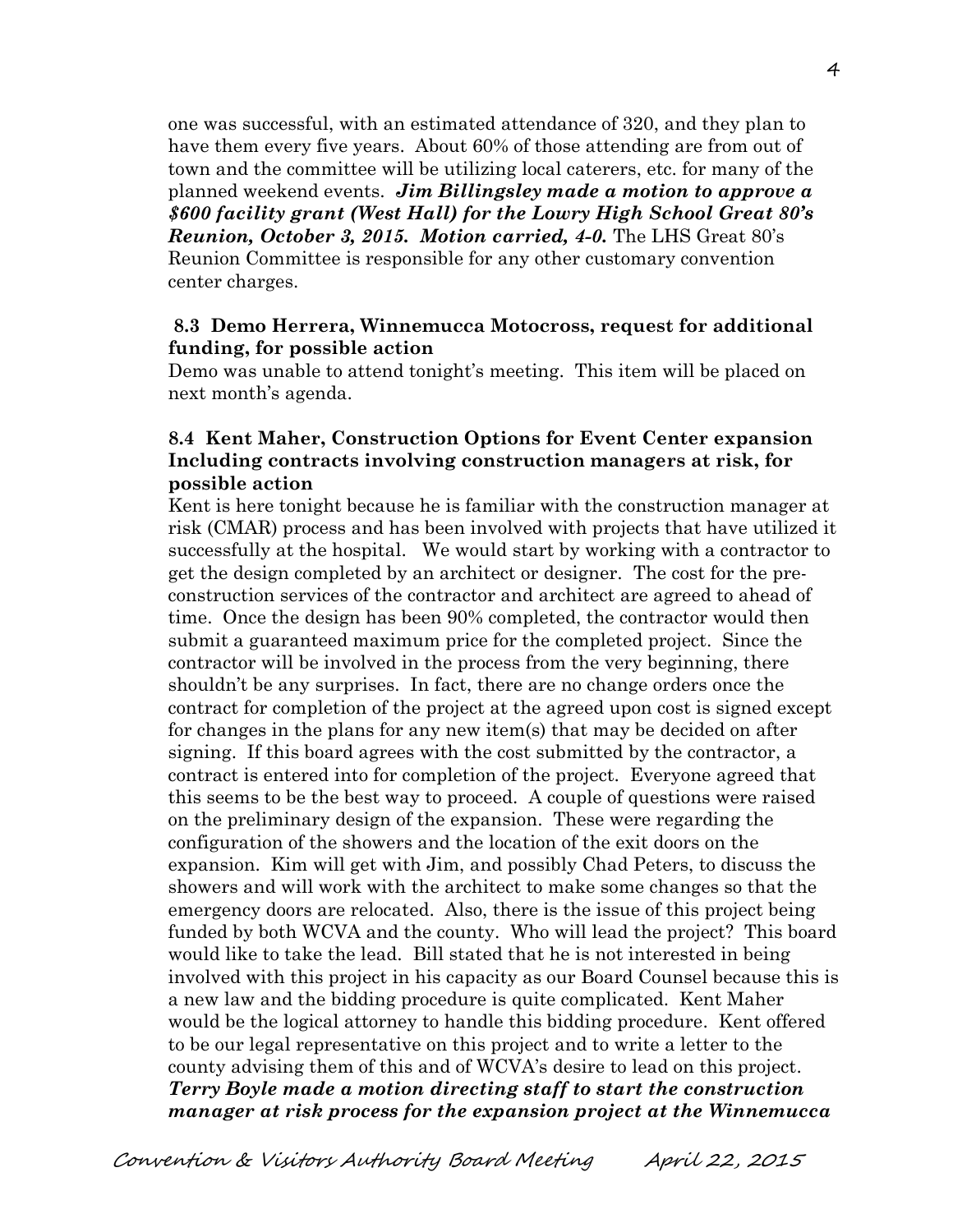*Event Center. Motion carried, 4-0.* 

# **8.5 Change of May meeting date, for possible action**

Next month we are required by NRS to have our budget hearing on the  $3<sup>rd</sup>$ Thursday in May. In the past, this board has moved their regular meeting to this day so that there is only one meeting for the month of May. *Terry Boyle made a motion to change the May WCVA meeting date to Thursday, May 21, 2015. Motion carried, 4-0.* 

**8.6 Accommodations tax 9-month refund requests, for possible action, Radford (\$495), Coe (\$439.26), Stewart (\$1,075), Halse (\$990), Wigman (\$532.80), Prestwich (\$382.80), Blankenship (\$450), Fennell (\$394.20)**

*Don Stoker made a motion to approve the accommodation tax 9-month refund requests for Brian Radford (\$532.80), Kendall Coe (\$439.26), Jack Stewart (\$1,075), Jason Halse (\$990), Daniel Wigman (\$532.80), Alexandra Prestwich (\$382.80), Michael Blankenship (\$450), Craig Fennell (\$394.20). Motion carried, 4-0.*

# **9. Director's Report.**

# **9.1 Financial reports on WCVA events**

Bank reconciliations for the Tri-County Fair and Ranch Hand Rodeo were included in the board packets for review.

## **9.2 East Hall parking structure update, for discussion & possible action**

Kim is still waiting to hear from Tectonics on their research and the work that will be necessary for the parking structure.

# **10. Secretary and Counsel, Monthly report.**

**10.1 Review monthly report, for discussion** Bill reviewed his report.

# **10.2 Chamber of Commerce report, for discussion**

This was included in Bill's report.

# **10.3 Update on delinquencies, possible request for authorization of disclosure of confidential information of one or more licensees & possible action**

After reviewing the room tax collections spreadsheet by property, it is apparent that the property that we have had problems with for many months is, once again, close to the 6-month threshold where we would begin lien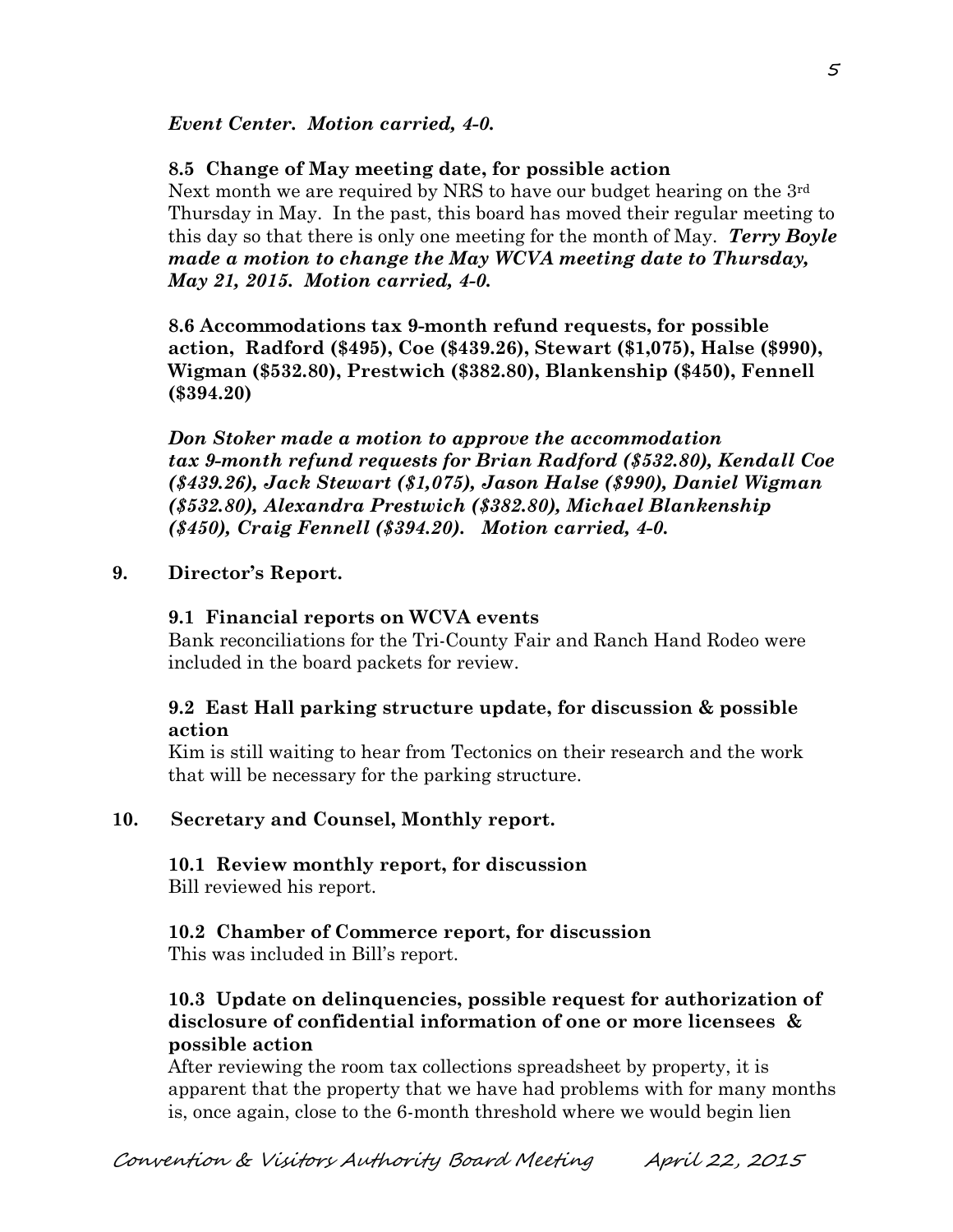proceedings. This property is in the process of being sold, but board members all agreed that the new owner, who has been the actual operator & licensee for many years, is responsible for payment of these taxes. *Jim Billingsley made a motion authorizing Bill Macdonald to begin lien proceedings against the property shown on our records to be nearly 6 months behind in their room tax payments, as illustrated on our room tax spreadsheet. Motion carried, 4-0.* 

### **10.4 Release of Room Tax Lien and authority to record same, for discussion & possible action**

In his packet, Bill has a copy of this release for review by board members. Our office has received payment for the months covered by the lien but there are months before the lien dates that we are still owed room taxes on. Our course of action for amounts due for months before the lien is to bring a lawsuit. *Herb Ross made a motion to accept the Release of Room Tax Lien as presented. After signing, Mr. Macdonald is directed to record this release with the Humboldt County Recorder. Motion carried, 4-0.*  Bill requested Mr. Hunt to record the release, to which Mr. Hunt agreed.

**10.5 Possible report on standardized delinquency procedure, for discussion & possible action** No report.

**10.6 Update on Intersection Beautification, Winnemucca Recreation project, Winnemucca Arts Center & Visitor Center, Events Complex riding arena, for discussion & possible action** No report.

### **11. Board Administrator.**

**11.1 March Financial Reports, for discussion** Room tax revenues were up slightly for March but are still down for the year.

# **12. Other Business.**

### **12.1 WCVA FY 2014 Audit**

The auditor should have the completed audit report to Kendall and to the state next week. They will present it to this board at the May meeting.

# **12.2 Brian Stone, Winners**

Brian would like to talk to this board about the possibility of keeping track of the total number of room nights each month. This is not a statistic the WCVA keeps but it is one item that is on the monthly room tax return form – but not on a daily basis. Not all properties enter this amount. Board members were not opposed to keeping this statistic, it has just not been one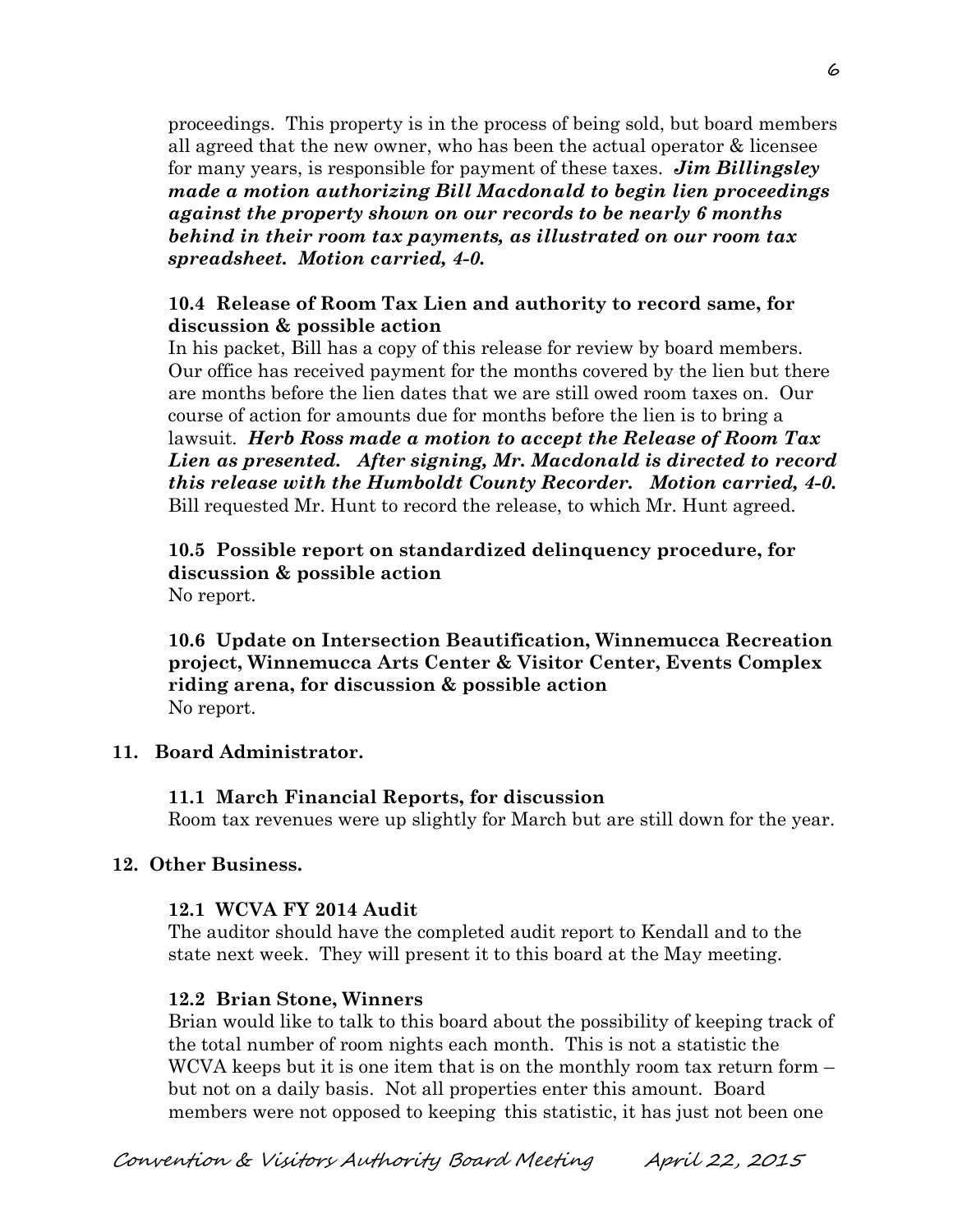anyone has requested before. Also, we have several smaller properties that do not keep accurate nightly records. Still, if this is information that might be helpful in the future, this board was not against collecting it. When Shelly mails out the forms for the month of April she will include a letter explaining that we will now be keeping track of these numbers and requiring that this line be filled in each month (monthly totals, not separate totals for each night of the month).

# 1**2.3 Winnemucca Events Complex projects**

Kim reported that the Event Center swamp cooler project is progressing slowly, but surely. We hope to have it completed in time for Lowry graduation in June. And the grandstands are scheduled to be re-painted on May 5.

## **12.4 Herb Ross, Run-A-Mucca**

Herb is a member of the Run-A-Mucca Committee and had some concerns about the lack of information Darrel Field was willing to provide after he attended the large motorcycle rally outside of Phoenix last month, at the expense of the WCVA. It was the committee's understanding that he would attend so that he could bring back ideas to improve our rally. To date, he has not shared any information with the committee. Kim will follow-up on this with Darrel.

### **12.5 TCF Concert**

Tickets for this year's Tri-County Fair Concert, Jerrod Niemann, went on sale Monday morning. The first couple days of ticket sales look good.

# **13. Regular Business. Next Meeting. The Board confirmed the next regular meeting date of Thursday, May 21, 2015, 4:00 pm.**

**14. Adjourn.** *Don Stoker made a motion to adjourn this meeting. Motion carried, 4-0.* The meeting was adjourned at 6:15 pm to the next regular meeting, or to the earlier call of the Chairman or to the call of any three (3) members of the Board on three (3) working days notice.

Respectfully submitted,

Shelly Noble